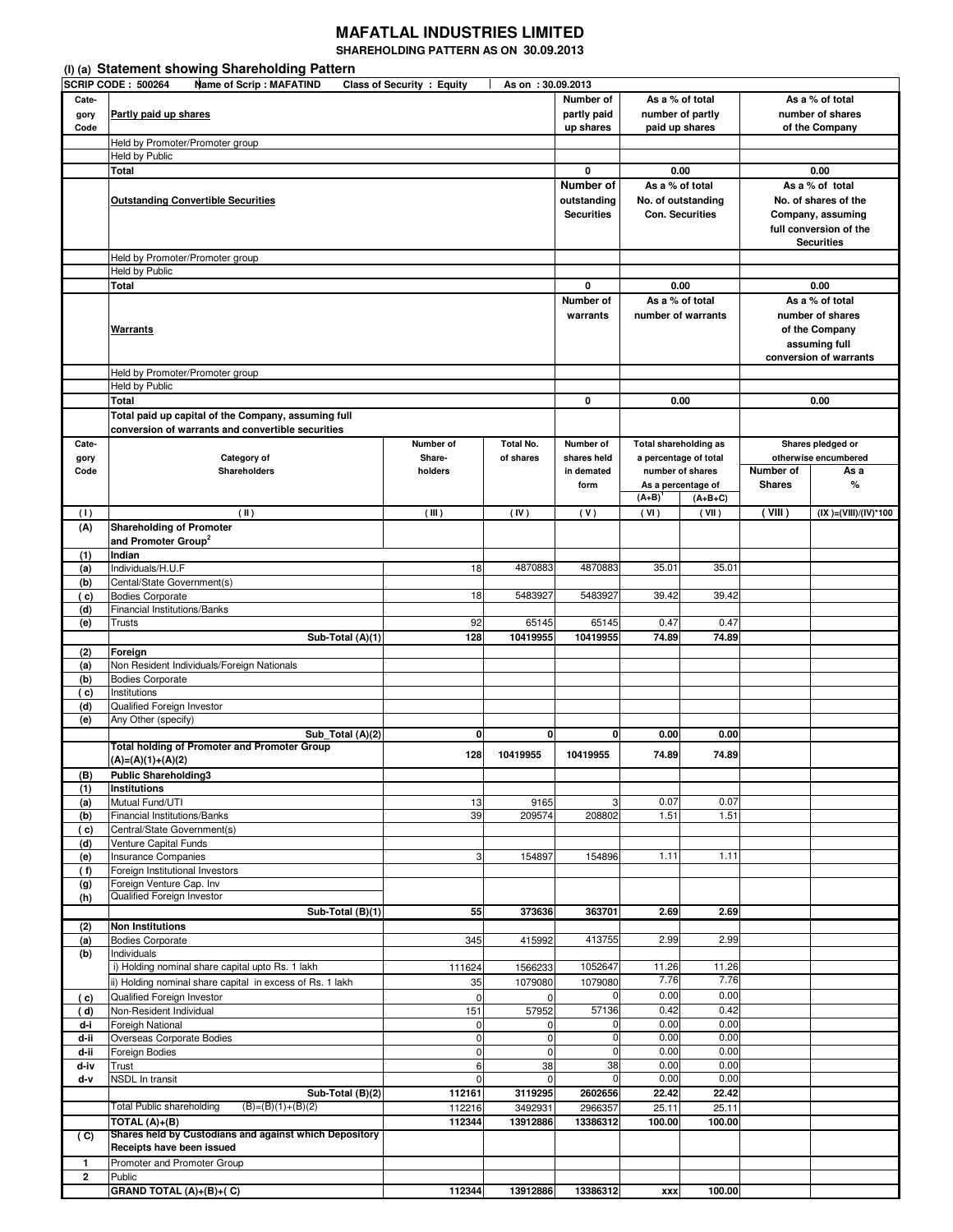**(I) (b) Statement showing holding of securities (including shares,warrants,convertible securities) of persons belonging to the category "Promoter and Promoter Group"**

|                     |                                                                                                   |                               |                                         |        |                           |                                                                     |          |                                                                           | (Details) of convertible |                                                   | <b>Total shares</b>                                                                  |
|---------------------|---------------------------------------------------------------------------------------------------|-------------------------------|-----------------------------------------|--------|---------------------------|---------------------------------------------------------------------|----------|---------------------------------------------------------------------------|--------------------------|---------------------------------------------------|--------------------------------------------------------------------------------------|
|                     |                                                                                                   | <b>Details of Shares held</b> |                                         |        | Encumbered shares(*)      | As a % of                                                           |          | <b>Details of warrants</b><br>As a % of                                   |                          | securities<br>As a % of<br>total<br>number of     | (including<br>underlying<br>shares<br>assuming full<br>conversion of<br>warrants and |
| Sr.No.              | Name of the shareholder                                                                           | No of Shares<br>held          | As a % of<br>grand total<br>(A)+(B)+(C) | Number | As a<br>Percentage        | grand total<br>$(A)+(B)+(C)$ No of<br>of sub-<br>clause (I)(a) held | warrants | total number Number of<br>of warrants convertible<br>of the same<br>class | securities<br>held       | convertible<br>securities of<br>the same<br>class | convertible<br>securities as a<br>% of diluted<br>share capital                      |
| (1)                 | (II)                                                                                              | (III)                         | (IV)                                    | (V)    | $(TV) =$<br>(V)/(III)*100 | (VII)                                                               | (VIII)   | (IX)                                                                      | (X)                      | (XI)                                              | (XII)                                                                                |
| 1.<br>2             | RUPAL VISHAD MAFATLAL<br>REKHA HRISHIKESH MAFATLAL                                                | 1203465<br>804283             | 8.65<br>5.78                            |        |                           |                                                                     |          |                                                                           |                          |                                                   | 8.65<br>5.78                                                                         |
| 3                   | PRIYAVRAT HRISHIKESH MAFATLAL                                                                     | 554232                        | 3.98                                    |        |                           |                                                                     |          |                                                                           |                          |                                                   | 3.98                                                                                 |
| 4<br>5              | <b>ANJALI HRISHIKESH MAFATLAL</b><br>AARTI HRISHIKESH MAFATLAL                                    | 150999<br>102512              | 1.09<br>0.74                            |        |                           | Δ                                                                   |          |                                                                           |                          |                                                   | 1.09<br>0.74                                                                         |
| 6                   | A.N. MAFATLAL KARTA OF A.N.M. HUF 4 MAFATLAL                                                      | 5585                          | 0.04                                    |        |                           |                                                                     |          |                                                                           |                          |                                                   | 0.04                                                                                 |
| $\overline{7}$      | <b>MAITHILI N DESAI</b>                                                                           | 3303                          | 0.02                                    |        |                           |                                                                     |          |                                                                           |                          |                                                   | 0.02                                                                                 |
| 8<br>9              | AARTI MANISH CHADHA<br>ANJALI KUNAL AGARWAL                                                       | 1830<br>1830                  | 0.01<br>0.01                            |        |                           |                                                                     |          |                                                                           |                          |                                                   | 0.01<br>0.01                                                                         |
| 10                  | NARENDRA DHARMSINH DESAI                                                                          | 1611                          | 0.01                                    |        |                           |                                                                     |          |                                                                           |                          |                                                   | 0.01                                                                                 |
| 11<br>12            | P.A.MAFATLAL AS KARTA OF P.A.M. HUF 1 MAFATLAL<br>ARVIND N MAFATLAL                               | 1455<br>1173                  | 0.01<br>0.01                            |        |                           |                                                                     |          |                                                                           |                          |                                                   | 0.01<br>0.01                                                                         |
| 13                  | VISHAD P.MAFATLAL PAM HUF1 P MAFATLAL                                                             | 455                           | 0.00                                    |        |                           |                                                                     |          |                                                                           |                          |                                                   | 0.00                                                                                 |
| 14                  | SUSHILABEN ARVIND PRASAD MAFATLAL                                                                 | 297                           | 0.00                                    |        |                           |                                                                     |          |                                                                           |                          |                                                   | 0.00                                                                                 |
| 15<br>16            | CHETNA PADMANABH MAFATLAL<br>VISHAD PADMANABH MAFATLAL                                            | 204<br>1211581                | 0.00<br>8.71                            |        |                           |                                                                     |          |                                                                           |                          |                                                   | 0.00<br>8.71                                                                         |
| 17                  | HRISHIKESH ARVIND MAFATLAL                                                                        | 821578                        | 5.90                                    |        |                           |                                                                     |          |                                                                           |                          |                                                   | 5.90                                                                                 |
| 18                  | HRISHIKESH ARVIND MAFATLAL<br><b>Sub Total</b>                                                    | 4490<br>4870883               | 0.03<br>35.01                           |        |                           |                                                                     |          |                                                                           |                          |                                                   | 0.03<br>35.01                                                                        |
| $\mathbf{1}$        | NAVIN FLUORINE INTERNATIONAL LIMITED                                                              | 1774707                       | 12.76                                   |        |                           |                                                                     |          |                                                                           |                          |                                                   | 12.76                                                                                |
| $\overline{c}$      | ALTAMOUNT PRODUCTS & SERVICES PVT. LTD.                                                           | 1064443                       | 7.65                                    |        |                           |                                                                     |          |                                                                           |                          |                                                   | 7.65                                                                                 |
| 3                   | SUKARMA INVESTMENTS PVT. LTD                                                                      | 839173                        | 6.03                                    |        |                           |                                                                     |          |                                                                           |                          |                                                   | 6.03                                                                                 |
| 4                   | NOCIL LIMITED<br>MAFATLAL IMPEX PRIVATE LTD                                                       | 566320<br>352643              | 4.07                                    |        |                           |                                                                     |          |                                                                           |                          |                                                   | 4.07<br>2.53                                                                         |
| 5<br>6              | MAFATLAL EXIM PVT. LTD.                                                                           | 357807                        | 2.53<br>2.57                            |        |                           |                                                                     |          |                                                                           |                          |                                                   | 2.57                                                                                 |
| 7                   | SUREMI TRADING PRIVATE LIMITED                                                                    | 414054                        | 2.98                                    |        |                           |                                                                     |          |                                                                           |                          |                                                   | 2.98                                                                                 |
| 8<br>9              | MAFATLAL IMPEX PRIVATE LIMITED<br>ARVI ASSOCIATES PVT LTD                                         | 41085<br>25259                | 0.30<br>0.18                            |        |                           |                                                                     |          |                                                                           |                          |                                                   | 0.30<br>0.18                                                                         |
| 10                  | GAYATRI PESTICHEM MFG PVT LTD                                                                     | 22305                         | 0.16                                    |        |                           |                                                                     |          |                                                                           |                          |                                                   | 0.16                                                                                 |
| 11                  | MAFATLAL EXIM PRIVATE LIMITED                                                                     | 18400<br>4197                 | 0.13                                    |        |                           |                                                                     |          |                                                                           |                          |                                                   | 0.13                                                                                 |
| 12<br>13            | PAMIL INVESTMENTS PRIVATE LIMITED<br>SUSHRIPADA INVESTMENTS PRIVATE LIMITED                       | 2269                          | 0.03<br>0.02                            |        |                           |                                                                     |          |                                                                           |                          |                                                   | 0.03<br>0.02                                                                         |
| 14                  | SUREMI TRADING PRIVATE LIMITED                                                                    | 1225                          | 0.01                                    |        |                           |                                                                     |          |                                                                           |                          |                                                   | 0.01                                                                                 |
| 15<br>16            | SUMIL HOLDINGS PRIVATE LTD<br>MILAP TEXCHEM PRIVATE LIMITED                                       | 10<br>10                      | 0.00<br>0.00                            |        |                           |                                                                     |          |                                                                           |                          |                                                   | 0.00<br>0.00                                                                         |
| 17                  | MILEKHA TEXCHEM COMPANY PRIVATE LIMITED                                                           | 10                            | 0.00                                    |        |                           |                                                                     |          |                                                                           |                          |                                                   | 0.00                                                                                 |
| 18                  | SHAMIR TEXCHEM PRIVATE LIMITED                                                                    | 10                            | 0.00                                    |        |                           |                                                                     |          |                                                                           |                          |                                                   | 0.00                                                                                 |
| 1                   | <b>Sub Total</b><br>SHETH MAFATLAL GAGALBHAI FOUNDATION TRUSTNO 2                                 | 5483927<br>786                | 39.42<br>0.01                           |        |                           |                                                                     |          |                                                                           |                          |                                                   | 39.42<br>0.01                                                                        |
| $\overline{c}$      | SHETH MAFATLAL GAGALBHAI FOUNDATION TRUSTNO.3                                                     | 786                           | 0.01                                    |        |                           |                                                                     |          |                                                                           |                          |                                                   | 0.01                                                                                 |
| 3<br>4              | SHETH MAFATLAL GAGALBHAI FOUNDATION TRUST NO 10<br>SHETH MAFATLAL GAGALBHAI FOUNDATION TRUST NO 9 | 786<br>786                    | 0.01<br>0.01                            |        |                           |                                                                     |          |                                                                           |                          |                                                   | 0.01<br>0.01                                                                         |
| 5                   | SHETH MAFATLAL GAGALBHAI FOUNDATION TRUST NO22                                                    | 786                           | 0.01                                    |        |                           |                                                                     |          |                                                                           |                          |                                                   | 0.01                                                                                 |
| 6                   | SHETH MAFATLAL GAGALBHAI FOUNDATION TRUST NO 20                                                   | 786                           | 0.01                                    |        |                           |                                                                     |          |                                                                           |                          |                                                   | 0.01                                                                                 |
| $\overline{7}$<br>8 | SHETH MAFATLAL GAGALBHAI FOUNDATION TRUST NO 5<br>SHETH MAFATLAL GAGALBHAI FOUNDATION TRUST NO 7  | 786<br>786                    | 0.01<br>0.01                            |        |                           |                                                                     |          |                                                                           |                          |                                                   | 0.01<br>0.01                                                                         |
| 9                   | SHRI HRISHIKESH ARVIND MAFATLAL PUBLIC                                                            | 786                           | 0.01                                    |        |                           |                                                                     |          |                                                                           |                          |                                                   | 0.01                                                                                 |
| 10                  | CHARITABLE TRUST NO 1<br>SHRI ARVIND N MAFATLAL PUBLIC CHARITABLE TRUST                           | 786                           | 0.01                                    |        |                           |                                                                     |          |                                                                           |                          |                                                   | 0.01                                                                                 |
|                     | NO <sub>7</sub>                                                                                   |                               |                                         |        |                           |                                                                     |          |                                                                           |                          |                                                   |                                                                                      |
| 11                  | SHRI ARVIND N MAFATLAL PUBLIC CHARITABLE TRUST                                                    | 786                           | 0.01                                    |        |                           |                                                                     |          |                                                                           |                          |                                                   | 0.01                                                                                 |
| 12                  | NO <sub>6</sub><br>SHRI PADMANABH ARVIND MAFATLAL PUBLIC                                          | 786                           | 0.01                                    |        |                           |                                                                     |          |                                                                           |                          |                                                   | 0.01                                                                                 |
|                     | CHARITABLE TRUST NO 1                                                                             |                               |                                         |        |                           |                                                                     |          |                                                                           |                          |                                                   |                                                                                      |
| 13                  | SHRI PADMANABH ARVIND MAFATLAL PUBLIC<br>CHARITABLE TRUST NO 2                                    | 786                           | 0.01                                    |        |                           |                                                                     |          |                                                                           |                          |                                                   | 0.01                                                                                 |
| 14                  | SHRI PADMANABH ARVIND MAFATLAL PUBLIC                                                             | 786                           | 0.01                                    |        |                           |                                                                     |          |                                                                           |                          |                                                   | 0.01                                                                                 |
|                     | CHARITABLE TRUST NO 3                                                                             |                               |                                         |        |                           |                                                                     |          |                                                                           |                          |                                                   |                                                                                      |
| 15<br>16            | NAVINCHANDRA MAFATLAL CHARITY TRUST NO 11<br>NAVINCHANDRA MAFATLAL CHARITY TRUST NO 2             | 786<br>786                    | 0.01<br>0.01                            |        |                           |                                                                     |          |                                                                           |                          |                                                   | 0.01<br>0.01                                                                         |
| 17                  | NAVINCHANDRA MAFATLAL CHARITY TRUST NO 3                                                          | 786                           | 0.01                                    |        |                           |                                                                     |          |                                                                           |                          |                                                   | 0.01                                                                                 |
| 18<br>19            | NAVINCHANDRA MAFATLAL CHARITY TRUST NO 6<br>NAVINCHANDRA MAFATLAL CHARITY TRUST NO 12             | 786<br>786                    | 0.01<br>0.01                            |        |                           |                                                                     |          |                                                                           |                          |                                                   | 0.01<br>0.01                                                                         |
| 20                  | NAVINCHANDRA MAFATLAL CHARITY TRUST NO 13                                                         | 786                           | 0.01                                    |        |                           |                                                                     |          |                                                                           |                          |                                                   | 0.01                                                                                 |
| 21                  | NAVINCHANDRA MAFATLAL CHARITY TRUST NO 15                                                         | 786                           | 0.01                                    |        |                           |                                                                     |          |                                                                           |                          |                                                   | 0.01                                                                                 |
| 22<br>23            | SHRI PRANSUKHLAL CHARITY TRUST NO 3<br>SHRI PRANSUKHLAL CHARITY TRUST NO 2                        | 786<br>786                    | 0.01<br>0.01                            |        |                           |                                                                     |          |                                                                           |                          |                                                   | 0.01<br>0.01                                                                         |
| 24                  | NAVINCHANDRA MAFATLAL CHARITY TRUST NO 4                                                          | 786                           | 0.01                                    |        |                           |                                                                     |          |                                                                           |                          |                                                   | 0.01                                                                                 |
| 25                  | NAVINCHANDRA MAFATLAL CHARITY TRUST NO 7                                                          | 786                           | 0.01                                    |        |                           |                                                                     |          |                                                                           |                          |                                                   | 0.01                                                                                 |
| 26<br>27            | NAVINCHANDRA MAFATLAL CHARITY TRUST NO 14<br>NAVINCHANDRA MAFATLAL CHARITY TRUST NO 5             | 786<br>786                    | 0.01<br>0.01                            |        |                           |                                                                     |          |                                                                           |                          |                                                   | 0.01<br>0.01                                                                         |
| 28                  | SHRI ARVIND N MAFATLAL PUBLIC CHARITABLE TRUST                                                    | 786                           | 0.01                                    |        |                           |                                                                     |          |                                                                           |                          |                                                   | 0.01                                                                                 |
| 29                  | NO <sub>2</sub><br>SHRI PADMANABH ARVIND MAFATLAL PUBLIC                                          | 786                           | 0.01                                    |        |                           |                                                                     |          |                                                                           |                          |                                                   | 0.01                                                                                 |
|                     | CHARITABLE TRUST NO 4                                                                             |                               | 0.00                                    |        |                           |                                                                     |          |                                                                           |                          |                                                   |                                                                                      |
| 30                  | SHRI PADMANABH ARVIND MAFATLAL PUBLIC                                                             | 786                           | 0.01                                    |        |                           |                                                                     |          |                                                                           |                          |                                                   | 0.01                                                                                 |
|                     | CHARITABLE TRUST NO 5                                                                             |                               |                                         |        |                           |                                                                     |          |                                                                           |                          |                                                   |                                                                                      |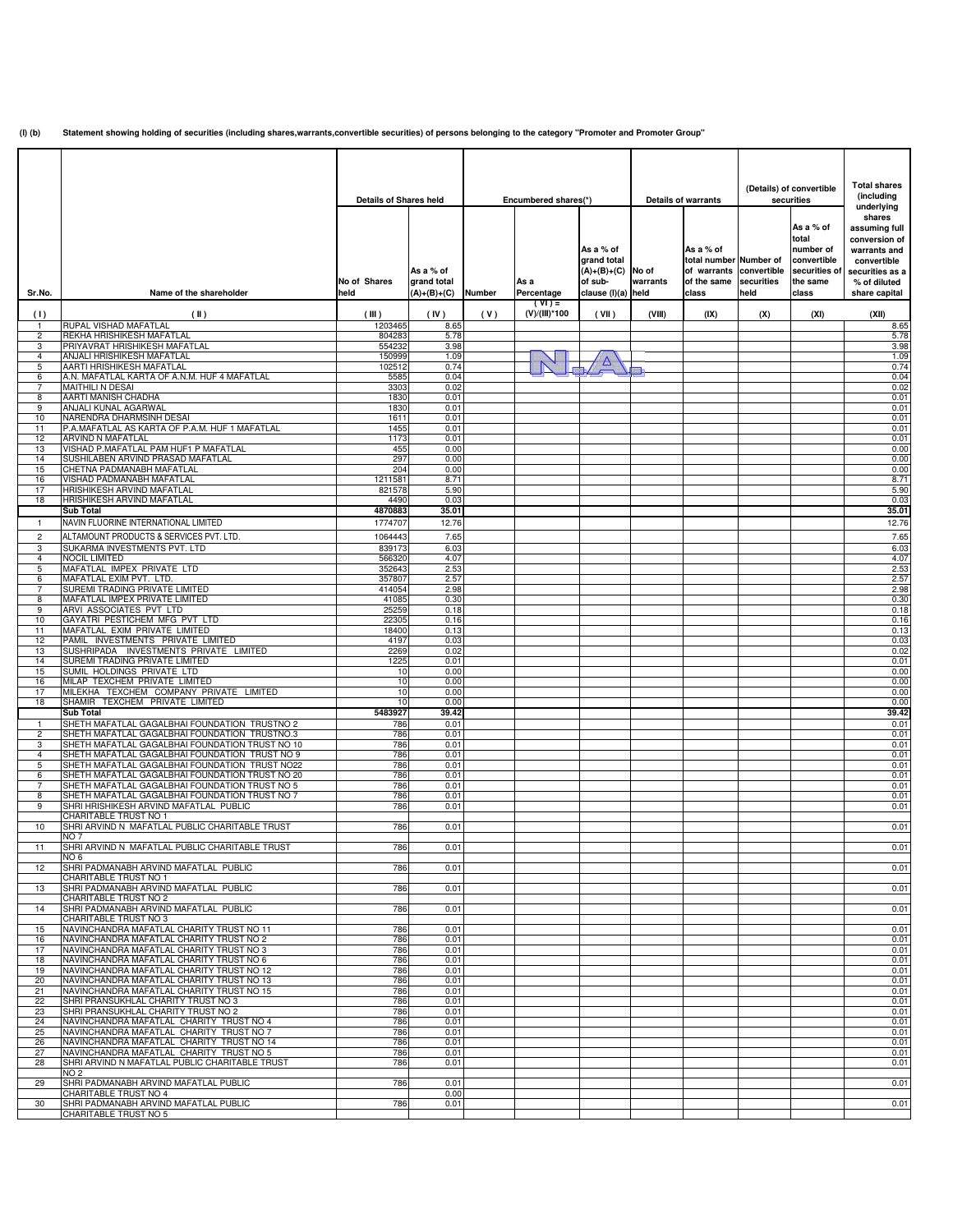| 31 | NAVINCHANDRA MAFATLAL CHARITY TRUST NO 9        | 786      | 0.01  |  |  |  | 0.01  |
|----|-------------------------------------------------|----------|-------|--|--|--|-------|
| 32 | SHETH MAFATLAL GAGALBHAI FOUNDATION TRUST NO 12 | 786      | 0.01  |  |  |  | 0.01  |
| 33 | SHETH MAFATLAL GAGALBHAI FOUNDATION TRUST NO 13 | 786      | 0.01  |  |  |  | 0.01  |
| 34 | SHETH MAFATLAL GAGALBHAI FOUNDATION TRUST NO 6  | 786      | 0.01  |  |  |  | 0.01  |
| 35 | SHRI HRISHIKESH ARVIND MAFATLAL PUBLIC          | 786      | 0.01  |  |  |  | 0.01  |
|    | CHARITABLE TRUST NO 2                           |          |       |  |  |  |       |
| 36 | SHETH MAFATLAL GAGALBHAI FOUNDATION TRUST NO 8  | 786      | 0.01  |  |  |  | 0.01  |
| 37 | SHRI HRISHIKESH ARVIND MAFATLAL PUBLIC          | 786      | 0.01  |  |  |  | 0.01  |
|    | CHARITABLE TRUST NO 3                           |          |       |  |  |  |       |
| 38 | SHRI HRISHIKESH ARVIND MAFATLAL PUBLIC          | 786      | 0.01  |  |  |  | 0.01  |
|    | CHARITABLE TRUST NO 4                           |          |       |  |  |  |       |
| 39 | SHRI HRISHIKESH ARVIND MAFATLAL PUBLIC          | 786      | 0.01  |  |  |  | 0.01  |
|    | CHARITABLE TRUST NO 5                           |          |       |  |  |  |       |
| 40 | SETH MAFATLAL GAGALBHAI FOUNDATION TRUST NO 11  | 786      | 0.01  |  |  |  | 0.01  |
| 41 | SHRI ARVIND N MAFATLAL PUBLIC CHARITABLE TRUST  | 786      | 0.01  |  |  |  | 0.01  |
|    | NO <sub>8</sub>                                 |          |       |  |  |  | 0.00  |
| 42 | SHRI ARVIND N MAFATLAL PUBLIC CHARITABLE TRUST  | 786      | 0.01  |  |  |  | 0.01  |
|    | NO 5                                            |          |       |  |  |  |       |
| 43 | SHRI ARVIND N MAFATLAL PUBLIC CHARITABLE TRUST  | 786      | 0.01  |  |  |  | 0.01  |
|    | NO <sub>4</sub>                                 |          |       |  |  |  |       |
| 44 | SHRI PRANSUKHLAL CHARITY TRUST NO 5             | 786      | 0.01  |  |  |  | 0.01  |
| 45 | SHRI PRANSUKHLAL CHARITY TRUST NO 4             | 786      | 0.01  |  |  |  | 0.01  |
| 46 | SHRI HRISHIKESH ARVIND MAFATLAL PUBLIC          | 786      | 0.01  |  |  |  | 0.01  |
|    | CHARITBALE TRUST NO 6                           |          |       |  |  |  |       |
| 47 | SETH MAFATLAL GAGALBHAI FOUNDATION TRUST N0.4   | 786      | 0.01  |  |  |  | 0.01  |
| 48 | NAVINCHANDRA MAFATLAL CHARITY TRUST N0 8        | 786      | 0.01  |  |  |  | 0.01  |
| 49 | NAVINCHANDRA MAFATLAL CHARITY TRUST N0 10       | 786      | 0.01  |  |  |  |       |
|    |                                                 |          |       |  |  |  | 0.01  |
| 50 | SHRI ARVIND N MAFATLAL PUBLIC CHARITABLE TRUST  | 786      | 0.01  |  |  |  | 0.01  |
| 51 | SETH MAFATLAL GAGALBHAI FOUNDATION TRUST N0 14  | 786      | 0.01  |  |  |  | 0.01  |
| 52 | SETH MAFATLAL GAGALBHAI FOUNDATION TRUST N0 17  | 786      | 0.01  |  |  |  | 0.01  |
| 53 | SETH MAFATLAL GAGALBHAI FOUNDATION TRUST N0 16  | 786      | 0.01  |  |  |  | 0.01  |
| 54 | SHRI ARVIND N MAFATLAL PUBLIC CHARITABLE TRUST  | 786      | 0.01  |  |  |  | 0.01  |
|    | NO 3                                            |          |       |  |  |  |       |
| 55 | SHETH MAFATLAL GAGALBHAI FOUNDATION TRUST       | 786      | 0.01  |  |  |  | 0.01  |
|    | NO.19                                           |          |       |  |  |  |       |
| 56 | SHRI PRANSUKHLAL CHARITY TRUST NO 6             | 786      | 0.01  |  |  |  | 0.01  |
| 57 | SHETH MAFATLAL GAGALBHAI FOUNDATION TRUST NO 21 | 786      | 0.01  |  |  |  | 0.01  |
| 58 | SHRI PRANSUKHLAL CHARITY TRUST                  | 786      | 0.01  |  |  |  | 0.01  |
| 59 | SHETH MAFATLAL GAGALBHAI FOUNDATION TRUST NO 18 | 786      | 0.01  |  |  |  | 0.01  |
| 60 | SHETH MAFATLAL GAGALBHAI FOUNDATION TRUST NO 15 | 786      | 0.01  |  |  |  | 0.01  |
| 61 | SHRI PADMANABH ARVIND MAFATLAL PUBLIC           | 786      | 0.01  |  |  |  | 0.01  |
|    | CHARITABLE TRUST NO 6                           |          |       |  |  |  |       |
| 62 | MRS SUSHILA ARVIND MAFATLAL PUBLIC CHARITABLE   | 624      | 0.00  |  |  |  | 0.00  |
|    | TRUST NO 1                                      |          |       |  |  |  | 0.00  |
| 63 | MRS SUSHILA ARVIND MAFATLAL PUBLIC CHARITABLE   | 624      | 0.00  |  |  |  | 0.00  |
|    | TRUST NO 2                                      |          |       |  |  |  |       |
| 64 | MRS SUSHILA ARVIND MAFATLAL PUBLIC CHARITABLE   | 624      | 0.00  |  |  |  | 0.00  |
|    | TRUST NO 3                                      |          |       |  |  |  |       |
| 65 | VISHAD PADMANABH MAFATLAL PUBLIC CHARITABLE     | 624      | 0.00  |  |  |  | 0.00  |
|    | TRUST NO 4                                      |          |       |  |  |  |       |
| 66 | MRS REKHA HRISHIKESH MAFATLAL PUBLIC CHARITABLE | 624      | 0.00  |  |  |  | 0.00  |
|    | TRUST NO 1                                      |          |       |  |  |  |       |
|    |                                                 |          |       |  |  |  |       |
| 67 | MRS REKHA HRISHIKESH MAFATLAL PUBLIC CHARITABLE | 624      | 0.00  |  |  |  | 0.00  |
|    | TRUST NO 5                                      |          |       |  |  |  |       |
| 68 | MRS REKHA HRISHIKESH MAFATLAL PUBLIC CHARITABLE | 624      | 0.00  |  |  |  | 0.00  |
|    | TRUST NO 4                                      |          |       |  |  |  |       |
| 69 | MRS REKHA HRISHIKESH MAFATLAL PUBLIC CHARITABLE | 624      | 0.00  |  |  |  | 0.00  |
|    | TRUST NO 3                                      |          |       |  |  |  |       |
| 70 | MRS REKHA HRISHIKESH MAFATLAL PUBLIC CHARITABLE | 624      | 0.00  |  |  |  | 0.00  |
|    | TRUST NO 2                                      |          |       |  |  |  |       |
| 71 | MRS SUSHILA ARVIND MAFATLAL PUBLIC CHARITABLE   | 624      | 0.00  |  |  |  | 0.00  |
|    | TRUST N0.4                                      |          |       |  |  |  |       |
| 72 | MRS.SUSHILA ARVIND MAFATLAL PUBLIC CHARITABLE   | 624      | 0.00  |  |  |  | 0.00  |
|    | TRUST N0.5                                      |          |       |  |  |  |       |
| 73 | MRS MILONI PADMANABH MAFATLAL PUBLIC CHARITABLE | 624      | 0.00  |  |  |  | 0.00  |
|    | TRUST NO 1                                      |          |       |  |  |  |       |
| 74 | MRS MILONI PADMANABH MAFATLAL PUBLIC CHARITABLE | 624      | 0.00  |  |  |  | 0.00  |
|    | IRUSI NU Z                                      |          |       |  |  |  |       |
| 75 | MRS MILONI PADMANABH MAFATLAL PUBLIC CHARITABLE | 624      | 0.00  |  |  |  | 0.00  |
|    | TRUST NO 4                                      |          |       |  |  |  |       |
| 76 | VISHAD P MAFATLAL PUBLIC CHARITABLE TRUST N0.1  | 624      | 0.00  |  |  |  | 0.00  |
| 77 | MRS MILONI PADMANABH MAFATLAL PUBLIC CHARITABLE | 624      | 0.00  |  |  |  | 0.00  |
|    | TRUST NO.3                                      |          |       |  |  |  |       |
| 78 | VISHAD PADMANABH MAFATLAL PUBLIC CHARITABLE     | 624      | 0.00  |  |  |  | 0.00  |
|    | TRUST NO 2                                      |          |       |  |  |  |       |
| 79 | VISHAD PADMANABH MAFATLAL PUBLIC CHARITABLE     | 624      | 0.00  |  |  |  | 0.00  |
|    | TRUST NO-3                                      |          |       |  |  |  |       |
| 80 | SHRI PADMAKESH PUBLIC CHARITY TRUST NO 4        | 542      | 0.00  |  |  |  | 0.00  |
| 81 | SHRI PADMAKESH PUBLIC CHARITY TRUST NO 3        | 542      | 0.00  |  |  |  | 0.00  |
| 82 | SHRI PADMAKESH PUBLIC CHARITY TRUST NO 2        | 542      | 0.00  |  |  |  | 0.00  |
| 83 | SHRI PADMAKESH PUBLIC CHARITY TRUST NO 1        | 542      | 0.00  |  |  |  |       |
|    | SHRI RISHIPAD PUBLIC CHARITY TRUST N0 3         | 542      | 0.00  |  |  |  | 0.00  |
| 84 | SHRI RISHIPAD PUBLIC CHARITY TRUST NO 2         |          |       |  |  |  | 0.00  |
| 85 |                                                 | 542      | 0.00  |  |  |  | 0.00  |
| 86 | SHRI RISHIPAD PUBLIC CHARITY TRUST N0 4         | 542      | 0.00  |  |  |  | 0.00  |
| 87 | SHRI RISHIPAD PUBLIC CHARITY TRUST N0.1         | 542      | 0.00  |  |  |  | 0.00  |
| 88 | MRS. VIJAYALAXMI NAVINCHANDRA MAFATLAL PUBLIC   | 393      | 0.00  |  |  |  | 0.00  |
|    | CHARITY TRUST NO 16                             |          |       |  |  |  |       |
| 89 | MRS VIJAYALAXMI NAVINCHANDRA MAFATLAL PUBLIC    | 393      | 0.00  |  |  |  | 0.00  |
|    | CHARITY TRUST NO 19                             |          |       |  |  |  |       |
| 90 | MRS VIJAYALAXMI NAVINCHANDRA MAFATLAL PUBLIC    | 393      | 0.00  |  |  |  | 0.00  |
|    | CHARITY TRUST NO 20                             |          |       |  |  |  |       |
| 91 | MAITHILIBEN N DESAI                             | 256      | 0.00  |  |  |  | 0.00  |
| 92 | MRS MILONI PADMANABH MAFATLAL PUBLIC CHARITABLE | 196      | 0.00  |  |  |  | 0.00  |
|    | TRUST NO 5                                      |          |       |  |  |  |       |
|    | <b>Sub Total</b>                                | 65145    | 0.47  |  |  |  | 0.47  |
|    | <b>TOTAL</b>                                    | 10419955 | 74.89 |  |  |  | 74.89 |

TOTAL 10419955 14.89 10419955 1081 .<br>(10 The term "encumbrance" has the same meaning as assigned to it in regulation 28(3) of the SAST Regulations ,